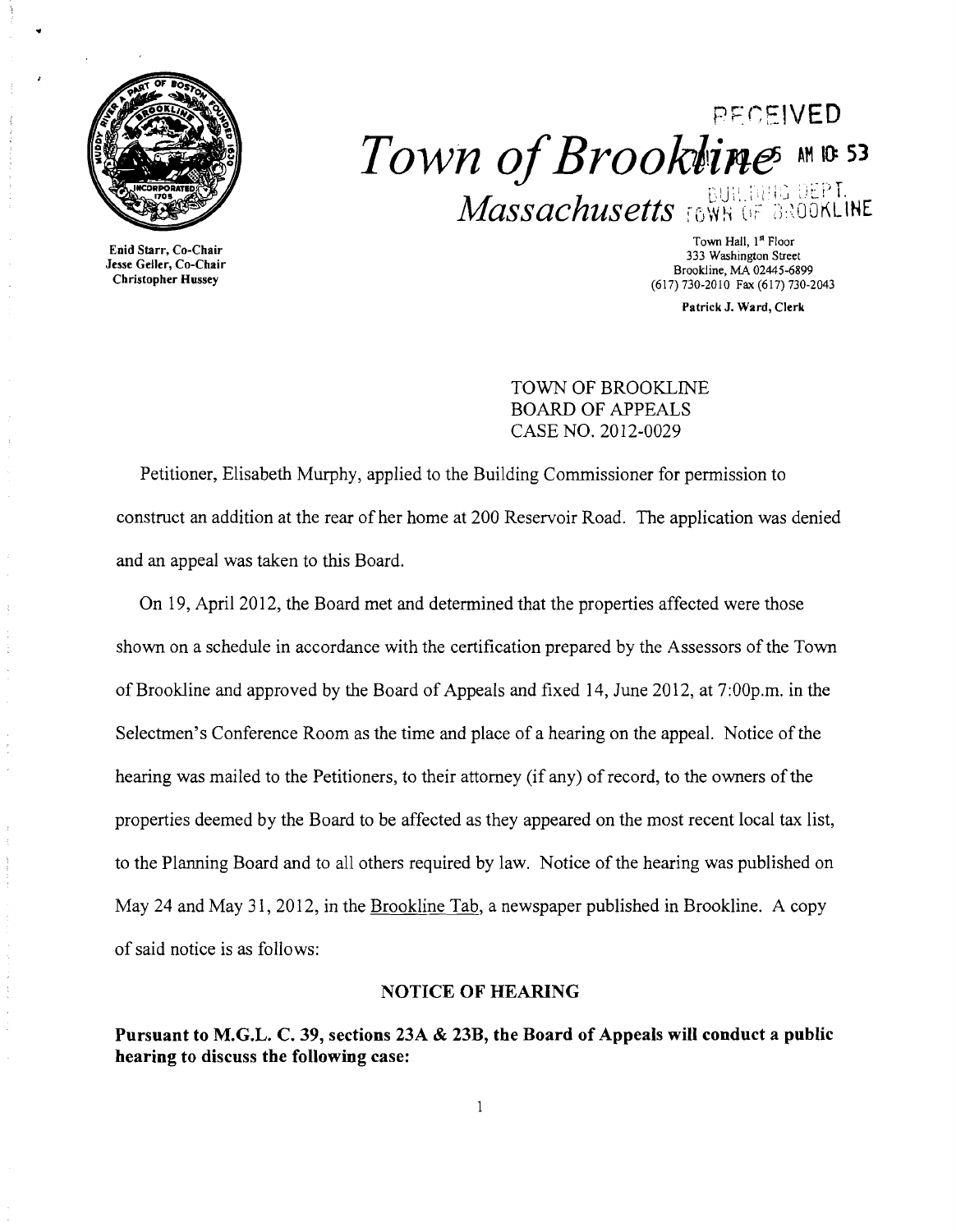# Petitioner: MURPHY ELIZABETH Owner: Location of Premises: 200 RESERVOIR Date of Hearing: June 14,2012 Time of Hearing: 07:00 PM Place of Hearing: Selectmen's hearing room, 6<sup>th.</sup> floor

A public hearing will be held for a variance and/or special permit from:

# 5.20; Floor Area Ratio, variance required. 5.43; Exceptions to Yard and Setback Regulations, special permit required. 5.60; Side Yard Requirements, variance required. 8.02.2; Alteration or Extension, special permit required.

Of the Zoning By-Law to Construct an addition at the rear of your dwelling

#### at 200 RESERVOIR RD.

Said premise located in a *S-15* (single-family) Residence district.

*Hearings, once opened, may be continued by the Chair to a date and time certain. No further notice will be mailed to abutters or advertised in the TAB. Questions regarding whether a hearing has been continued, or the date and time ofany hearing may be directed to the Zoning Administrator at* 617-734-2134 *or check meeting calendar at:http://calendars.town.brookline.ma.usIMasterTownCalandarl?FormID=158.* 

The Town of Brookline does not discriminate on the basis of disability in admission to, access to, *or operations ofits programs, services or activities. Individuals who need auxiliary aids for effective communication in programs and services ofthe Town ofBrookline are invited to make their needs known to the ADA Coordinator, Stephen Bressler, Town of Brookline, 11 Pierce Street, Brookline, MA 02445. Telephone:* (617) *730-2330; TDD* (617) *730-2327.* 

## Enid Starr Jesse Geller Christopher Hussey

At the time and place specified in the notice, this Board held a public hearing. Present at the

hearing was Chairman, Jesse Geller and Board Members Lisa Serafin and Mark Zuroff.

David Kelly, builder, whose professional address is 10 Edgewood Drive Ashland,

Massachusetts, presented the case for the petitioner.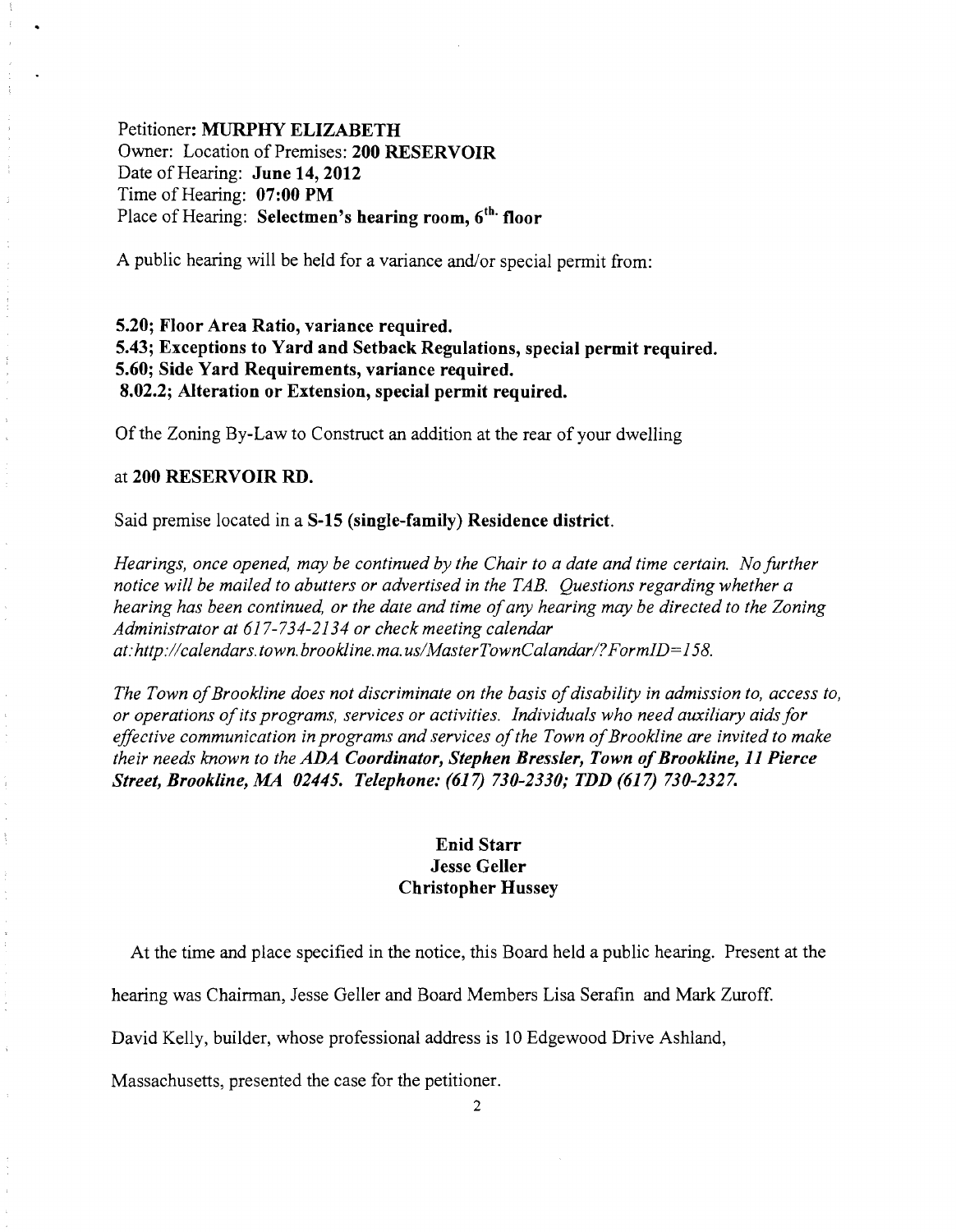Mr. Kelly described the property as a two-story center entrance Colonial style single family home. The property is located on a hill, and there is an attached garage with two stories of living area above [in a salt box shape] that is setback slightly from the front and rear of the main portion of the home. The neighboring uses are primarily single family residential structures.

 $\frac{1}{2}$ 

 $\frac{1}{\ell}$  $\frac{1}{4}$ 

Mr Kelly said his clients are proposing to extend the rear section of the home two and one half feet which will expand a bathroom and kitchen on the first floor. He said there is no second floor to the addition and no basement. The addition will be on footings. The addition will make the house more livable.

Chairman Geller asked if the original Certificate of Occupancy was over ten years old. The applicant confirmed that it was. The Chairman asked if anyone wished to speak in favor of the proposal. No one rose to speak. The Chairman then asked if anyone wished to speak in opposition. No one rose to speak.

Lara Curtis Hayes, Planner, delivered the findings of the Planning Department. FINDINGS

Section 5.09.2.j - Design Review: Any exterior addition for which a special permit is requested pursuant to Section 5.22 (Exceptions to Maximum Floor Area Ratio Regulations) requires a special permit subject to the design review standards listed under Section 5.09.4(a-I). All the conditions have been met, and the most relevant sections of the design review standards are described below:

3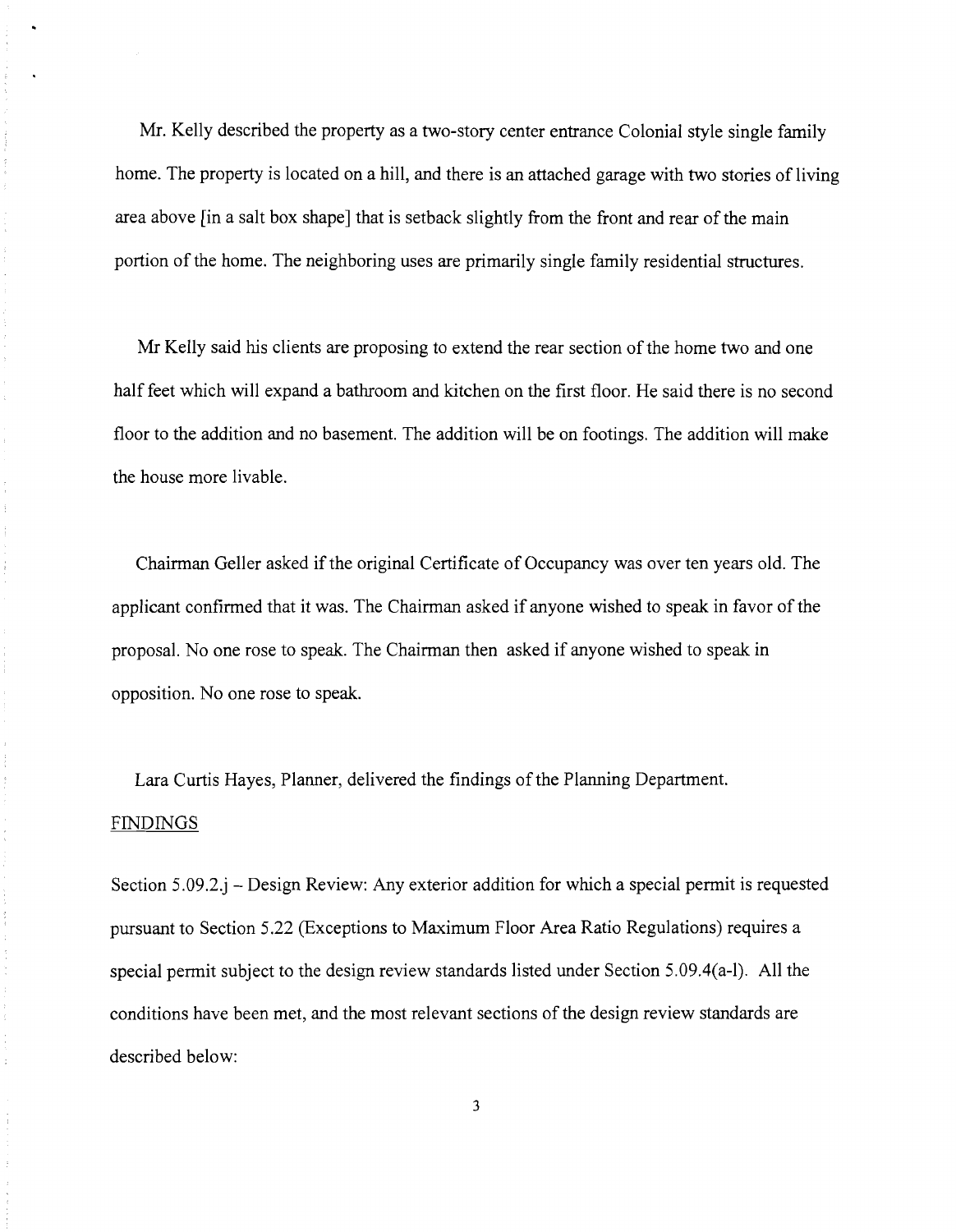a. Preservation of Trees and Landscape - The addition is very modest in size, but will disturb some existing landscaping in the rear of the house. There is an existing shrub and a mature rhododendron which will need to be removed but will not result in a loss of screening along the property lines.

b. Relation of Buildings to Environment - There will be no shadowing on neighboring properties generated by the new addition.

c. Relation of Buildings to the Form of the Streetscape and Neighborhood – The work will be done on the rear of the home and will have no impact on the streetscape.

d. Open Space - The new deck will enhance the usability of the rear yard.

| <b>Floor Area</b>       | <b>Allowed</b> | Existing | Proposed | <b>Finding</b>  |
|-------------------------|----------------|----------|----------|-----------------|
| <b>Floor Area Ratio</b> | .25            | .31      | .32      |                 |
| (% of allowed)          | 100%           | 107%     | 109%     | Special Permit* |
| Floor Area (s.f.)       | 3,074          | 3,275    | 3,336    |                 |

# **Section 5.20 - Floor Area Ratio**

\* Under *§5.22.3.b./.b,* the Board of Appeals may grant a special permit for an

increase in floor area of up to 350 s.f. provided the resulting gross floor area of the

building is not more than 150% of the gross floor area.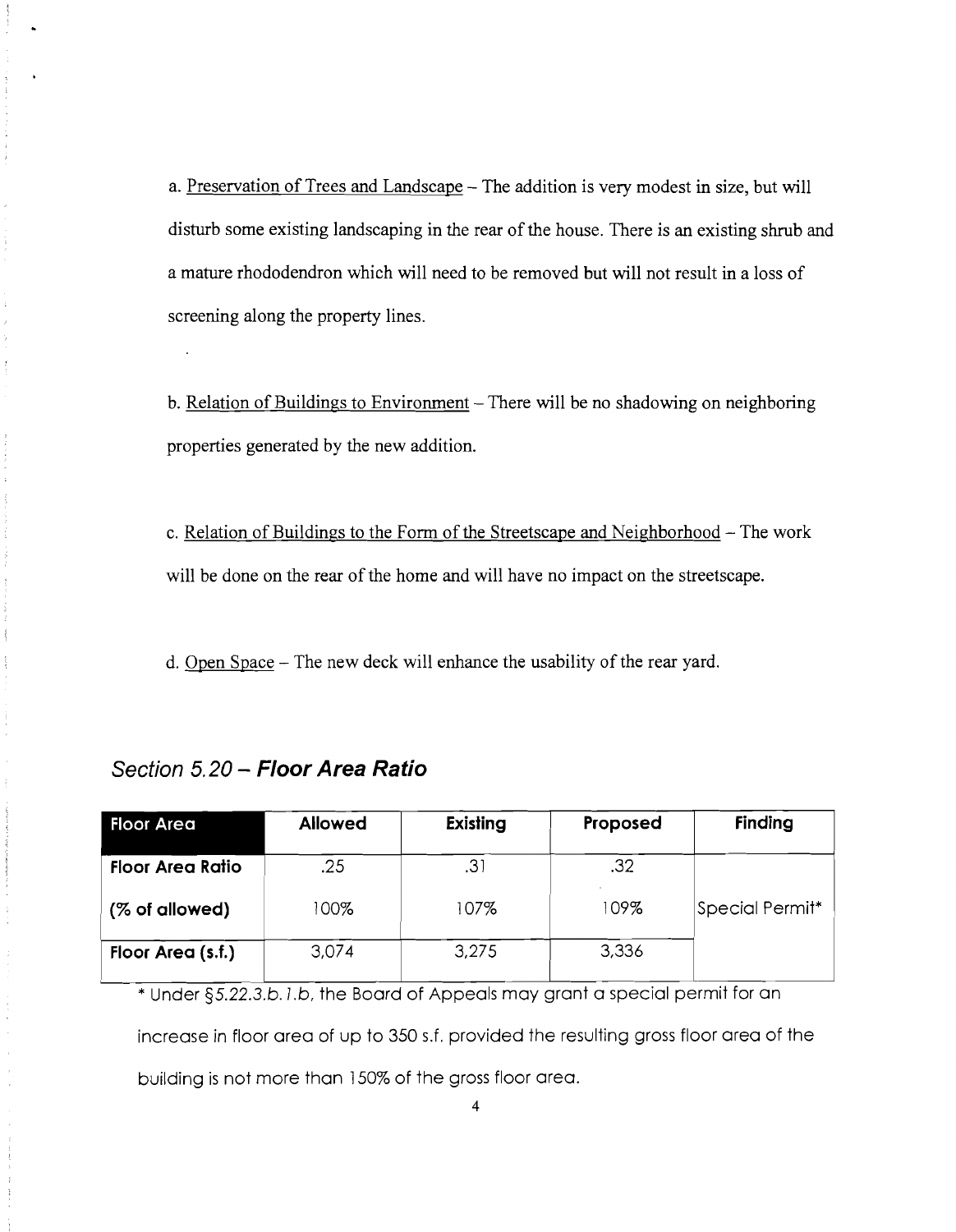#### **Section 8.02.2 -** Alteration or Extension

A special permit is required to alter a pre-existing non-conforming structure or use.

Ms. Hayes said the Planning Board is supportive of this proposal. The addition will enhance the functionality of the structure while having no impact on the streetscape. In addition, although the deck does not require zoning relief, the Planning Board is also supportive of its installation as it will enhance the usability of the rear yard.

# **Therefore, the Planning Board recommends approval of the plans by David Kelly, submitted 5/29/2012, subject to the following conditions:**

- 1. Prior to the issuance of a building permit, the applicant shall submit more detailed final plans and elevations indicating all salient dimensions and materials, as well as an FAR analysis subject to the review and approval of the Assistant Director of Regulatory Planning.
- 2. Prior to the issuance of a building permit, the applicant shall submit to the Building Commissioner for review and approval for conformance to the Board of Appeals decision: 1) a final site plan stamped and signed by a registered engineer or land surveyor; 2) final building elevations; and 3) evidence that the Board of Appeals decision has been recorded at the Registry of Deeds.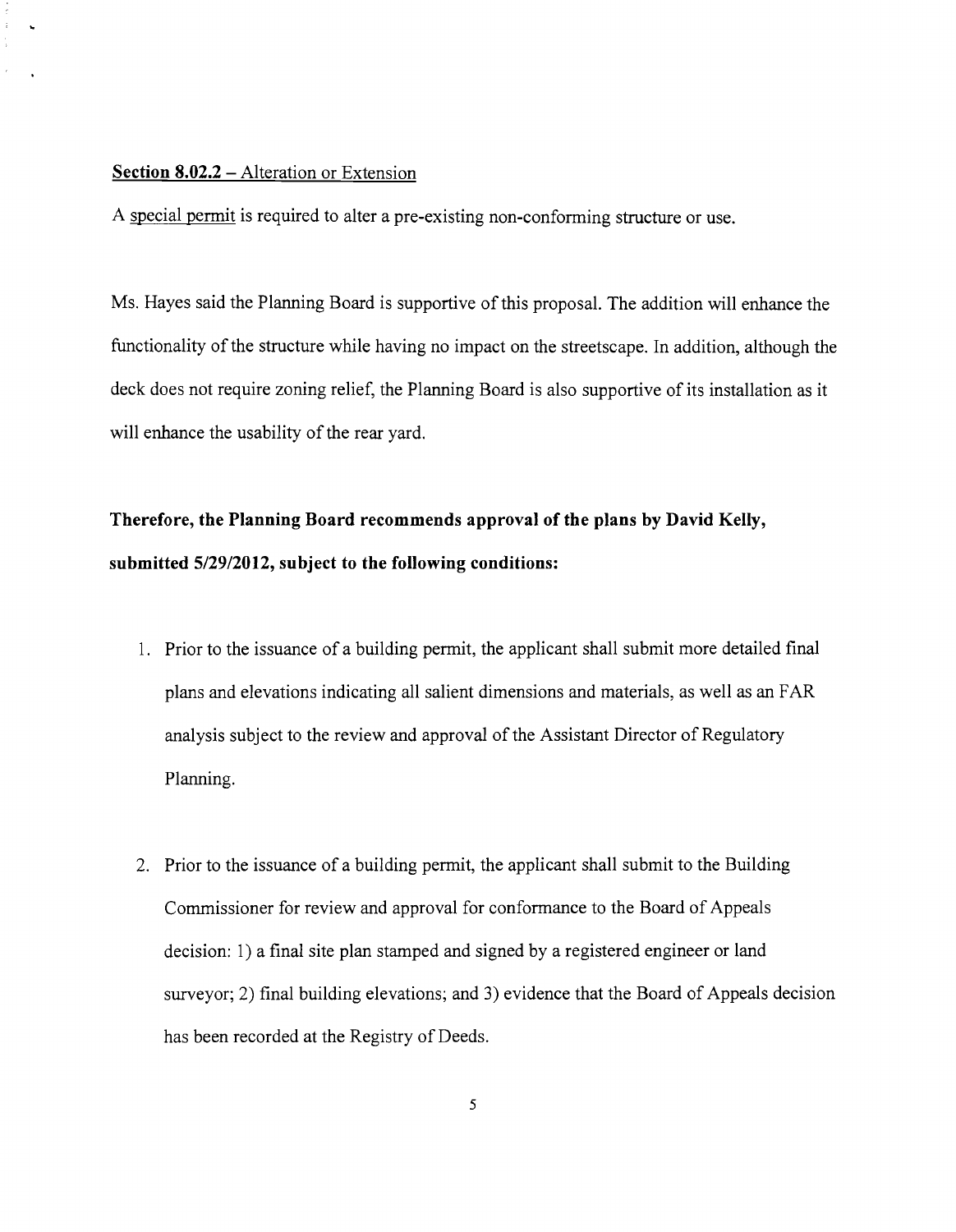The Chairman then called upon Michael Yanovitch, Chief Building Inspector, to deliver the comments of the Building Department. Mr. Yanovitch stated that the Building Department has no issue with the request for relief and agrees with the Planning Board's recommendations.

..

The Board, having deliberated on this matter and having considered the foregoing testimony, concludes that it is desirable to grant the Special Permit relief requested and that the petitioner has satisfied the requirements necessary for relief under **Sections 5.22.3.b.1.b, 8.02.2,** and **9.05**  of the Zoning By-Law and made the following specific findings pursuant to **Section 9.05** of the Zoning By-Law:

- a. The specific site is an appropriate location for such a use, structure, or condition.
- b. The use as developed will not adversely affect the neighborhood.
- c. There will be no nuisance or serious hazard to vehicles or pedestrians.
- d. Adequate and appropriate facilities will be provided for the proper operation of the proposed use.

Accordingly, the Board voted unanimously to grant the requested relief subject to the following conditions:

1. Prior to the issuance of a building permit, the applicant shall submit more detailed final plans and elevations indicating all salient dimensions and materials, as well as an FAR analysis subject to the review and approval of the Assistant Director of Regulatory Planning.